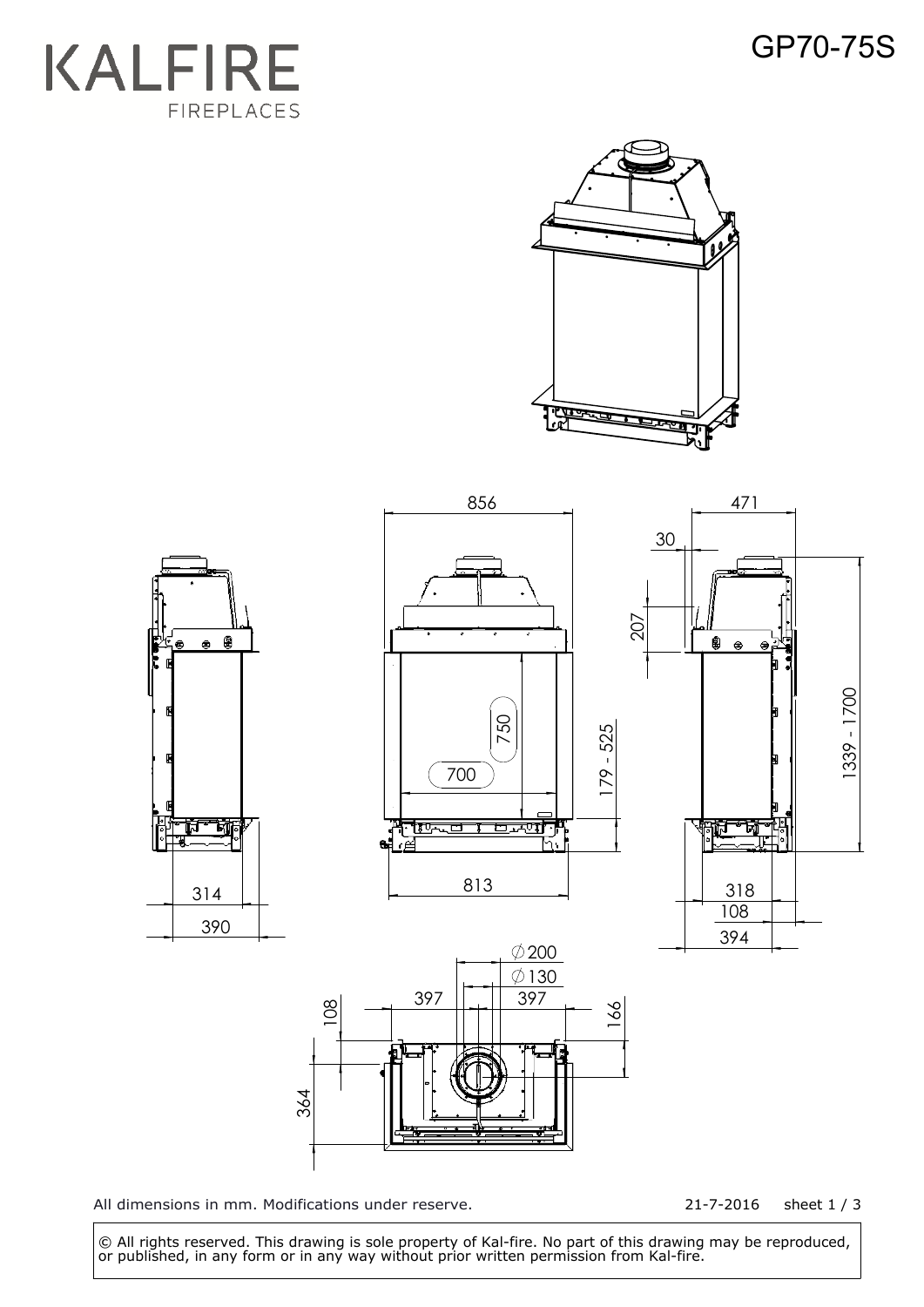## **KALFIRE** FIREPLACES



All dimensions in mm. Modifications under reserve. 21-7-2016 sheet 2 / 3

 © All rights reserved. This drawing is sole property of Kal-fire. No part of this drawing may be reproduced, or published, in any form or in any way without prior written permission from Kal-fire.